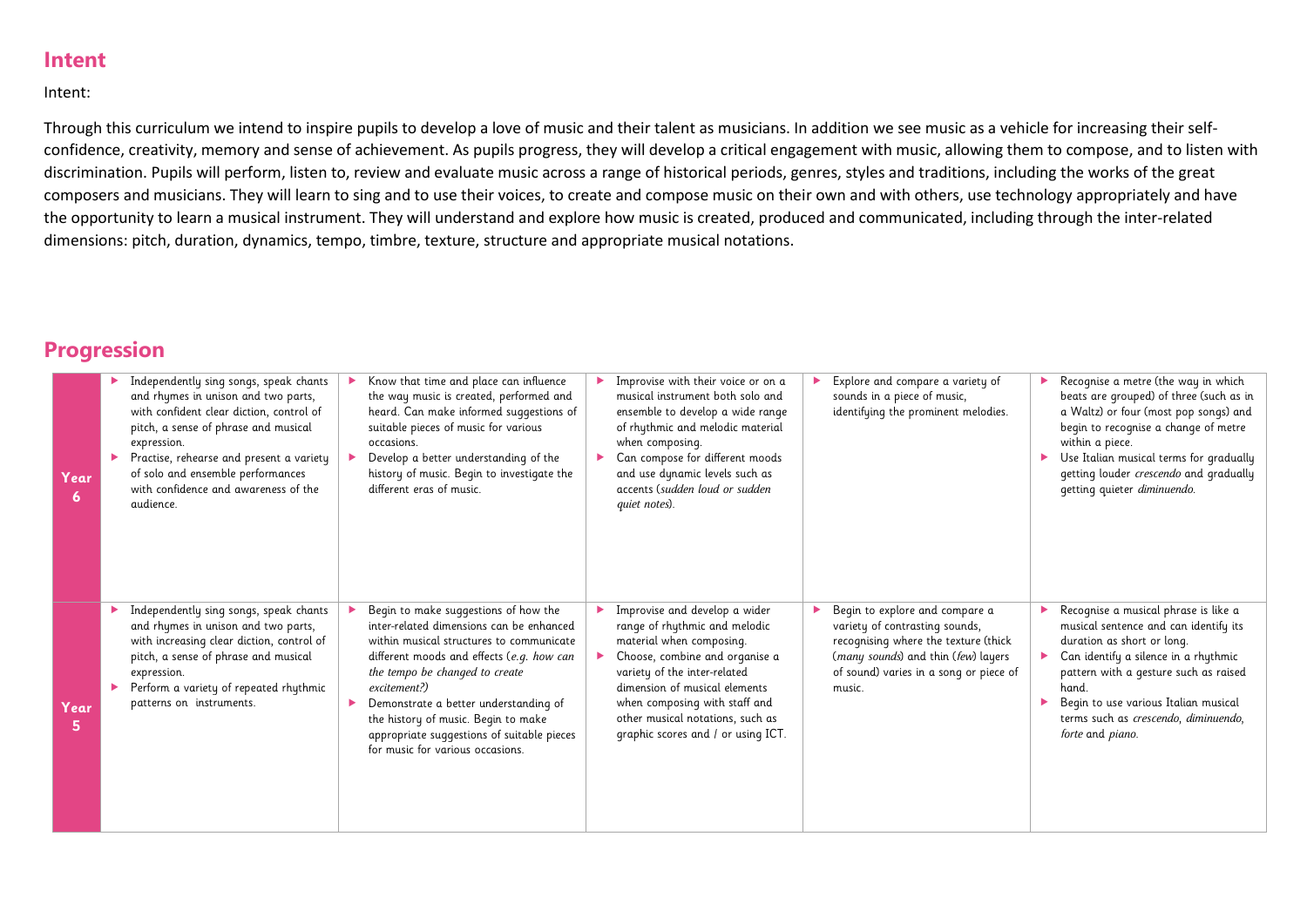| Year                   | Sing solo songs demonstrating call and<br>response form, speak chants and<br>rhymes in unison with clear diction,<br>control of pitch, a sense of phrase and<br>musical expression.<br>Identify contrasting sections of a song,<br>such as the verse and refrain (chorus).                                                                                                                                                | Review their own ideas and feelings<br>about music using art, movement, dance,<br>expressive language and musical<br>vocabulary.<br>Understand that time and place can<br>influence how and why music is created,<br>performed and heard. Listen to and<br>review music from a culture different to<br>their own.                                                                                                                                                                                                                | Improvise and develop rhythmic<br>$\blacktriangleright$<br>and melodic material when<br>composing.<br>Experiment with gestures to show<br>▶.<br>the overall contour of the pitch of<br>a melody as it moves upwards,<br>downwards or stays the same.<br>Combine a variety of musical<br>▶<br>elements when composing using<br>staff and other musical notations. | Explore and compare sounds from<br>▶<br>the different instrumental families<br>(percussion, woodwind, brass, string),<br>name a variety of instruments.<br>Hear in a piece of music, refer to and<br>$\blacktriangleright$<br>compare the different sounds<br>instruments make as their tone<br>colour such as brassy, wooden and<br>metallic.<br>Sequence various famous composers<br>on a timeline. | Identify through gestures such as<br>▸<br>clapping or using percussion, the<br>strong / first beat whilst singing.<br>Keep a steady beat and maintain<br>rhythmic accuracy holding their own<br>beat against another contrasting part.<br>Recognise pitch movement by step,<br>leaps or as repeats.                                                                                |
|------------------------|---------------------------------------------------------------------------------------------------------------------------------------------------------------------------------------------------------------------------------------------------------------------------------------------------------------------------------------------------------------------------------------------------------------------------|----------------------------------------------------------------------------------------------------------------------------------------------------------------------------------------------------------------------------------------------------------------------------------------------------------------------------------------------------------------------------------------------------------------------------------------------------------------------------------------------------------------------------------|------------------------------------------------------------------------------------------------------------------------------------------------------------------------------------------------------------------------------------------------------------------------------------------------------------------------------------------------------------------|-------------------------------------------------------------------------------------------------------------------------------------------------------------------------------------------------------------------------------------------------------------------------------------------------------------------------------------------------------------------------------------------------------|------------------------------------------------------------------------------------------------------------------------------------------------------------------------------------------------------------------------------------------------------------------------------------------------------------------------------------------------------------------------------------|
| ear<br>3               | Sing songs (also imitating melody<br>×.<br>patterns as an echo), speak chants and<br>rhymes in unison, with clear diction,<br>control of pitch and musical expression<br>presenting performances with an<br>awareness of the audience.<br>Play tuned and untuned instruments<br>▶<br>with increasing control and rhythmic<br>accuracy, responding through gestures<br>or movement to changes in the speed<br>of the beat. | Listen with extended concentration and<br>begin to express their opinion on a range<br>of live and recorded music.<br>Explain their ideas and feelings about<br>×<br>music using movement, dance and<br>expressive language.<br>Begin to understand how music can be<br>organised to communicate different<br>moods and effects (e.g. listening to loud<br>and fast music will create a different<br>feeling to slow and quiet).<br>Determine upwards and downwards<br>direction in pitch when listening and<br>reviewing music. | Begin to improvise and develop<br>rhythmic and melodic material<br>when composing, improving their<br>own and others' work in relation<br>to its intended effect.<br>Begin to create and combine a<br>variety of the inter-related<br>dimensions when composing (e.g.<br>composing using both dynamics<br>and tempo).                                            | Explore and compare sounds of<br>groups of musical instruments,<br>identifying the differences between<br>them, e.g. strings, woodwind,<br>orchestra, rock band etc.<br>Begin to explore the history of music,<br>understanding that time and place<br>can influence how and why music is<br>created, performed and heard.<br>Explore music from a culture different<br>to their own.                 | Understand that dynamics means<br>volume and can recognise various<br>different levels.<br>Understand that texture refers to the<br>Þ.<br>difference between thick (many sounds)<br>and thin (few) layers of sounds.<br>Experience how music can be produced<br>in different ways, including through<br>ICT, and described through relevant<br>established and invented notations. |
| Year<br>$\overline{2}$ | Play tuned and untuned instruments.<br>Use their voices expressively to<br>×.<br>rehearse and perform with others,<br>recognising a song with an<br>accompaniment (instrumental backing)<br>and one without.<br>Can start and finish together and can<br>▶<br>keep to a steady pulse.                                                                                                                                     | Listen with concentration to music of a<br>longer duration and recognise simple<br>structures (for example, a beginning,<br>middle and end).<br>Understand that music can be used for<br>▶<br>particular purposes and occasions.                                                                                                                                                                                                                                                                                                 | Experiment with creating their own<br>musical patterns and begin to<br>identify one strand (section) of<br>music or more.<br>Begin to improve their own and<br>▶.<br>others' work.                                                                                                                                                                               | Recognise and match sounds with<br>pictures of different instruments.<br>Explore a variety of vocal qualities<br>through singing and speaking.<br>Begin to use onomatopoeia sound<br>▶<br>words to describe selected sounds<br>and the ways in which they are<br>produced.                                                                                                                            | Recognise the difference between a<br>steady beat and no beat and identify<br>sections within a piece of music which<br>sound the same or different.<br>Understand that tempo means speed,<br>and identify the tempo of music as<br>fast, moderate, slow, getting faster or<br>getting slower.                                                                                     |